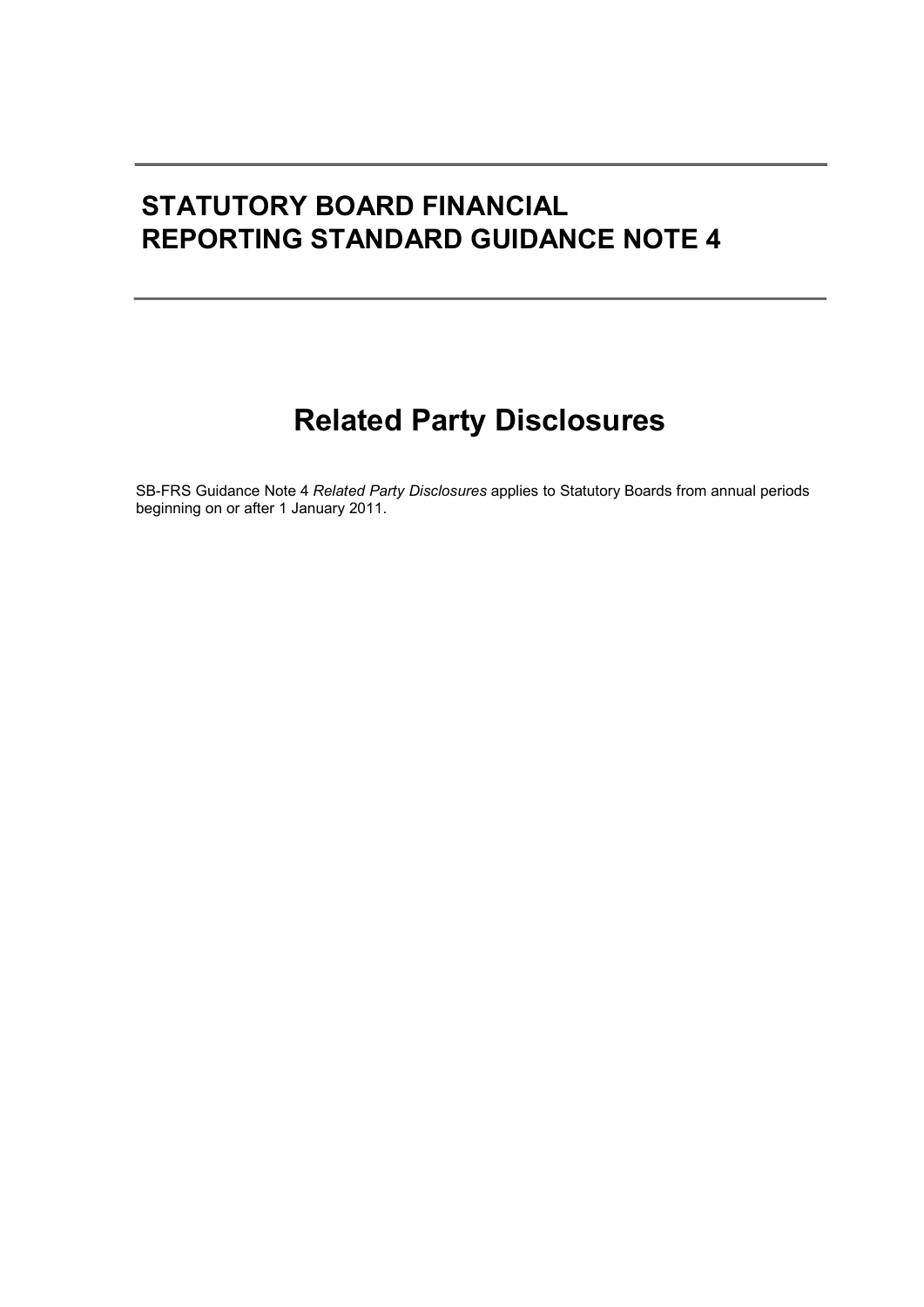## **Contents**

paragraphs

| <b>Statutory Board Financial Reporting Standard Guidance Note 4</b><br><b>Related Party Disclosures</b> |   |
|---------------------------------------------------------------------------------------------------------|---|
| Objective                                                                                               | 3 |
| <b>Additional Illustrative Examples</b>                                                                 | 3 |
| <b>Effective Date</b>                                                                                   | 4 |
| <b>ANNEX A</b>                                                                                          | 5 |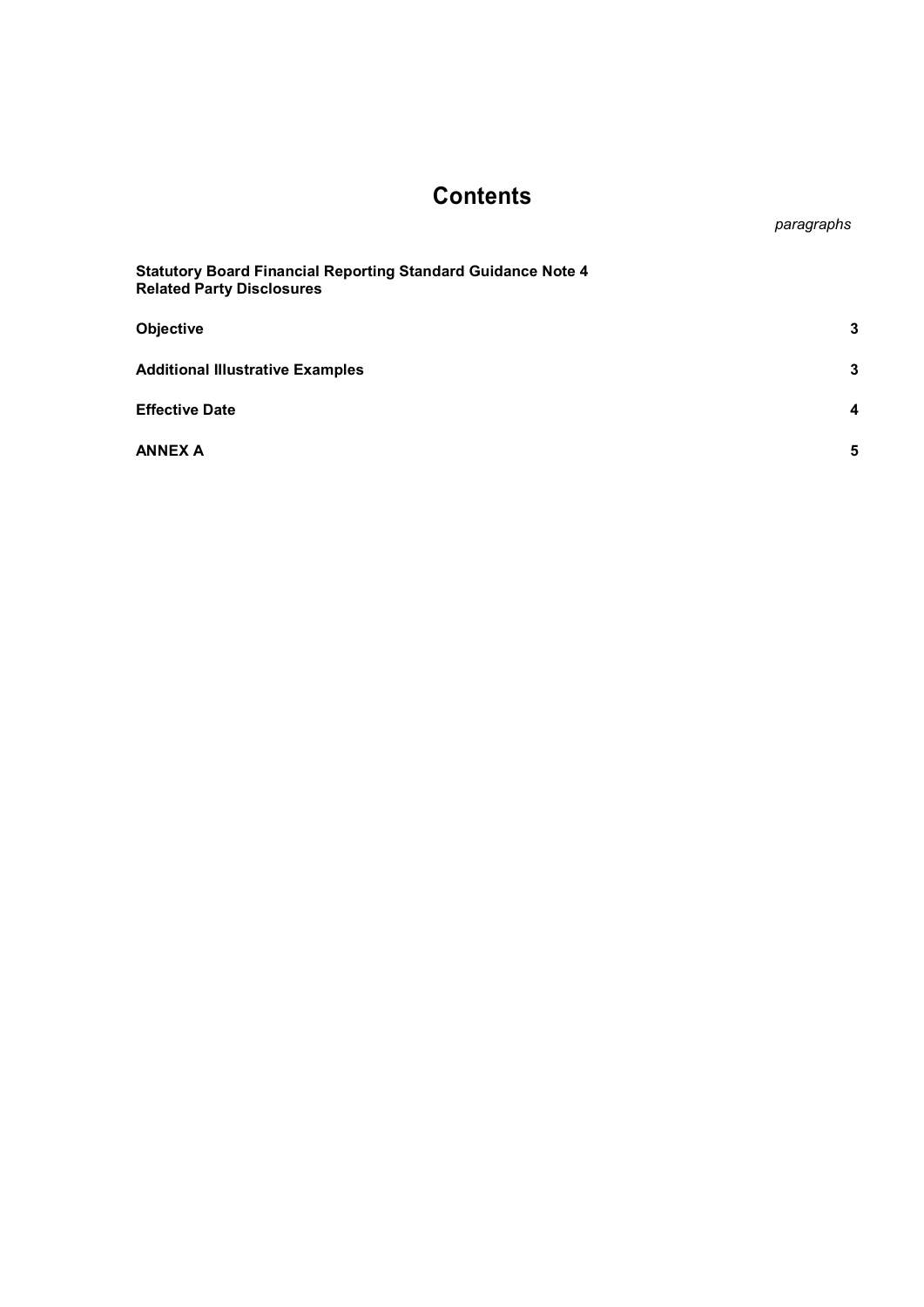## Statutory Board Financial Reporting Standard (SB-FRS) Guidance Note 4

## Related Party Disclosures

### **Objective**

1. The objective of this Guidance Note is to provide additional illustrative examples on related party disclosures under the revised SB-FRS 24. This Guidance Note also includes a flowchart to explain the disclosure requirements of transactions with government-related entities under the revised SB-FRS 24.

### Additional Illustrative Examples

2. The Illustrative Examples section of SB-FRS 24 provides examples of the application of the various concepts within the standard. Statutory Boards should refer to them for a better understanding of the requirements of the standard. 3 additional examples on assessing the significance of the size of related party transactions are provided in the following paragraphs.

#### Individually Significant by Size

#### Scenario

3. Statutory Board A provides Service X to Ministry B and other organisations not related to it. All services are conducted at normal market rates. During the FY, 55% of the sales of Service X by Statutory Board A was to Ministry B.

#### Assessment

4. The sales of Service X to Ministry B should be considered as individually significant since it constitutes 55% of the total sales. Statutory Board A should disclose the sale of Service X to Ministry B in accordance with the requirements of paragraph 26(a) and 26(b)(i).

#### Individually Insignificant but Collectively Significant Transactions

#### Scenario

5. Statutory Board C sells Product Y to all entities in Singapore, whether they are related parties or not. Sales of Product Y to related parties are within the normal operations of Statutory Board C and are conducted at the normal market rates.

#### Assessment

- 6. Assuming that Statutory Board C assesses that sales of Product Y to related parties are not individually significant, Statutory Board C would therefore not be required to make the disclosures required by paragraph 26(b)(i) of SB-FRS 24 [i.e. disclosure of individually significant related party transactions].
- 7. If Statutory Board C assesses that collectively, the sales of Product Y to related parties is significant, it will need to provide either a qualitative or quantitative indication of the extent of the collectively significant transactions. An example of the disclosure to comply with paragraph 26 (b) (ii) for collectively significant transactions could be: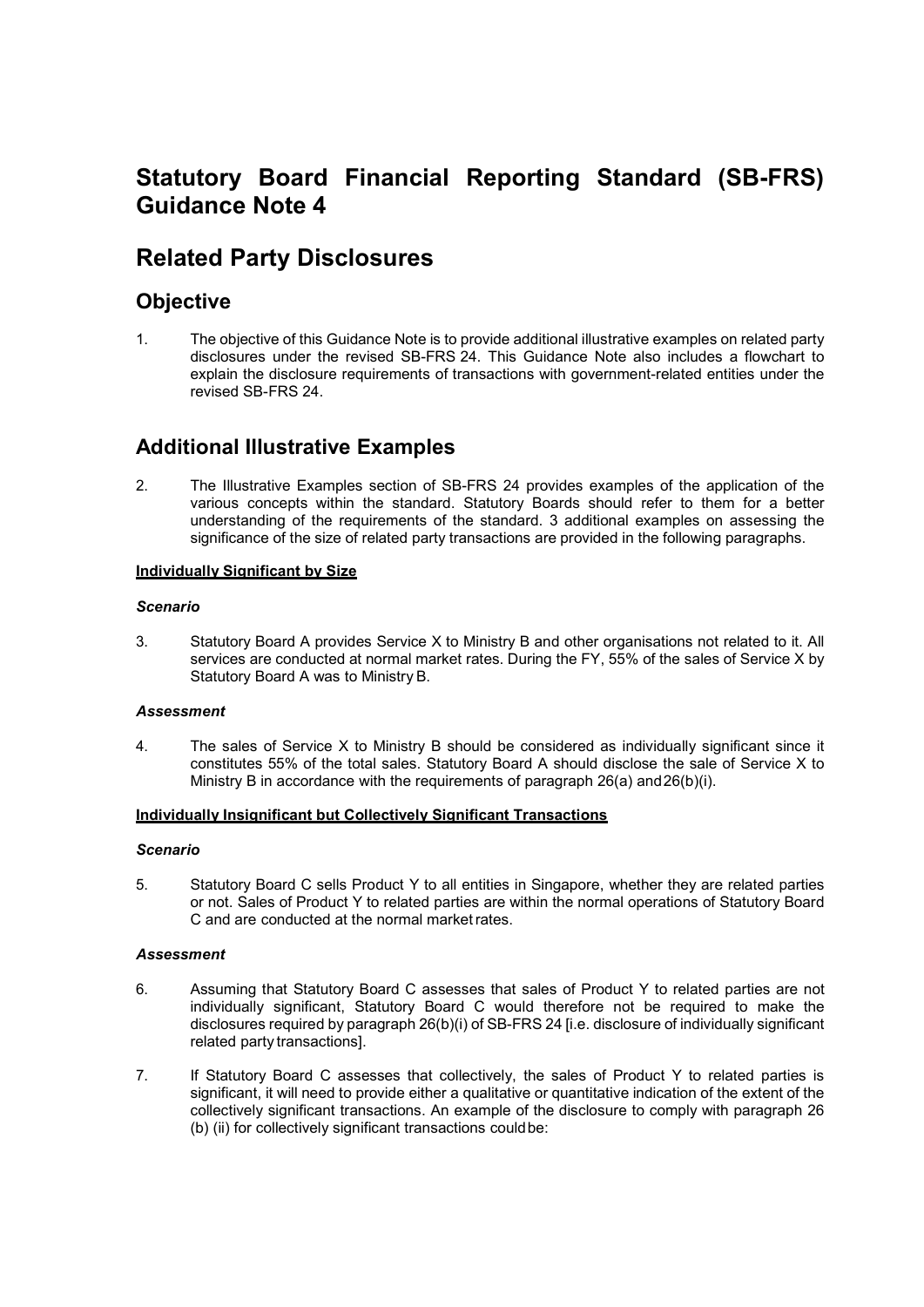Statutory Board C sells Product Y to all entities in Singapore which also includes Ministries, Organs of State and other Statutory Boards. These transactions are conducted in the ordinary course of business at market terms.

#### Relativity in Assessing Significance of Size

#### Scenario

8. During the FY, Statutory Board D sold \$1m of Product Z to Ministry F. Statutory Board E sold \$0.5m of Product Z to Ministry F. Statutory Board D's total sales came up to \$100m. Statutory Board E's total sales came up to \$2.5m.

#### **Assessment**

9. Statutory Board D's sales of Product Z to Ministry F came up to 1% of its total sales. Statutory Board E's sales of Product Z to Ministry F came up to 20% of its total sales. Even though Statutory Board D sold more of Product Z to Ministry F, its related party sale to Ministry F is less likely to be considered individually significant, as compared to Statutory Board E's sale to Ministry F. This is because with its lower total sales, Statutory Board E's sales to Ministry F came up to a higher percentage of its total sales.

### Effective Date

10. This Guidance Note is operative for financial statements covering periods beginning on or after 1 January 2011.